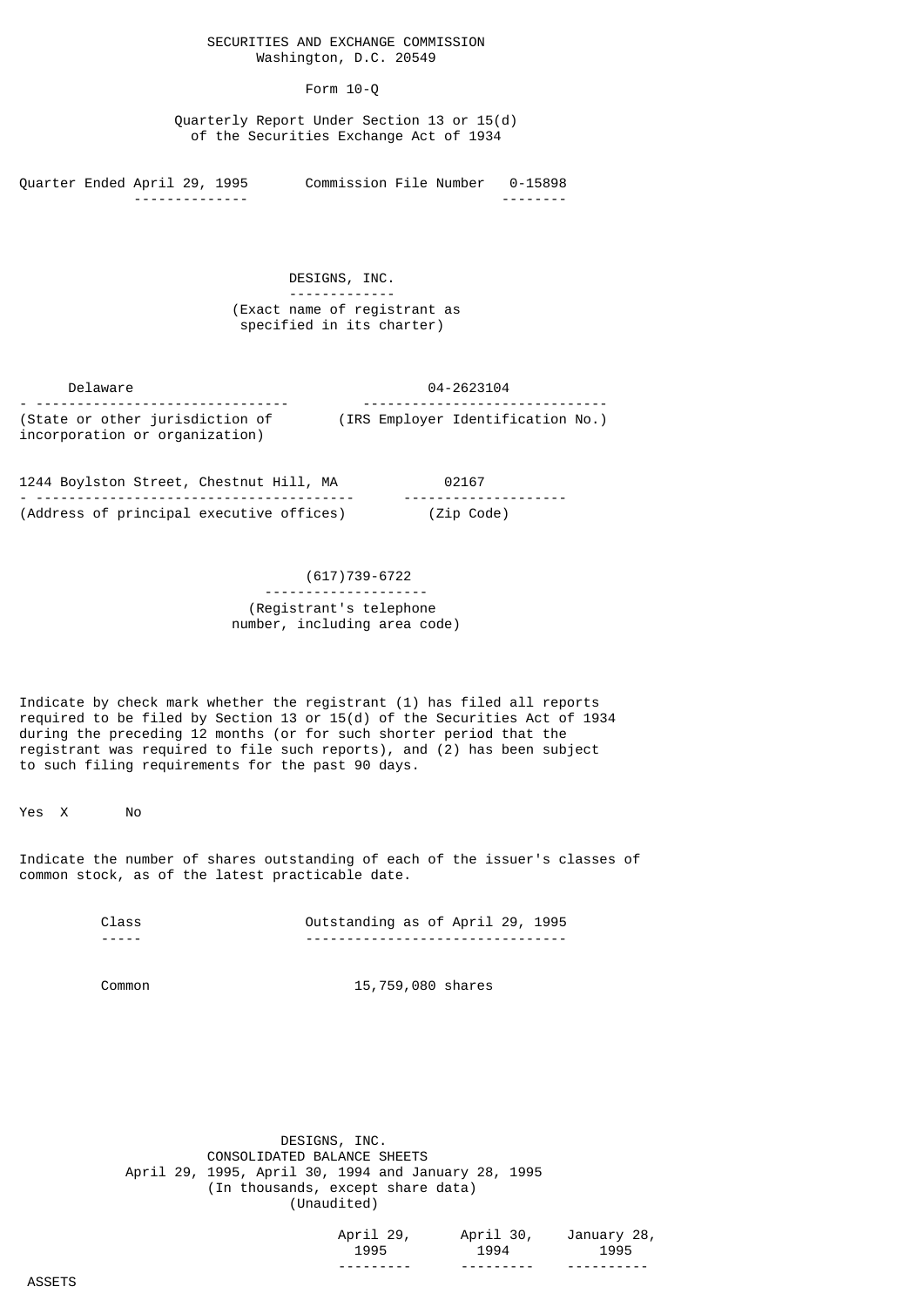| Current Assets:<br>Cash and cash equivalents<br>Accounts receivable<br>Inventories                                                                                                                                                                                       | \$15,172<br>823             | \$9,267<br>426                | \$22,424<br>4,223                                                                                                                                                                                                                                                                                                                                                                                                                                                                                |
|--------------------------------------------------------------------------------------------------------------------------------------------------------------------------------------------------------------------------------------------------------------------------|-----------------------------|-------------------------------|--------------------------------------------------------------------------------------------------------------------------------------------------------------------------------------------------------------------------------------------------------------------------------------------------------------------------------------------------------------------------------------------------------------------------------------------------------------------------------------------------|
| Deferred income taxes                                                                                                                                                                                                                                                    | 60,033<br>1,579             | 48,438<br>5,703               | 52,649<br>1,579                                                                                                                                                                                                                                                                                                                                                                                                                                                                                  |
| Prepaid expenses                                                                                                                                                                                                                                                         | 1,223                       | 1,245                         | 1,213                                                                                                                                                                                                                                                                                                                                                                                                                                                                                            |
|                                                                                                                                                                                                                                                                          |                             |                               |                                                                                                                                                                                                                                                                                                                                                                                                                                                                                                  |
| Total current assets                                                                                                                                                                                                                                                     | 78,830                      | 65,079                        | 82,088                                                                                                                                                                                                                                                                                                                                                                                                                                                                                           |
| Property and equipment, net of                                                                                                                                                                                                                                           |                             |                               |                                                                                                                                                                                                                                                                                                                                                                                                                                                                                                  |
| accumulated depreciation and                                                                                                                                                                                                                                             |                             |                               |                                                                                                                                                                                                                                                                                                                                                                                                                                                                                                  |
| amortization                                                                                                                                                                                                                                                             | 28,863                      | 22,830                        | 26,503                                                                                                                                                                                                                                                                                                                                                                                                                                                                                           |
| Other assets:                                                                                                                                                                                                                                                            |                             |                               |                                                                                                                                                                                                                                                                                                                                                                                                                                                                                                  |
| Long-term investments                                                                                                                                                                                                                                                    | 16,161                      | 24,939                        | 15,831                                                                                                                                                                                                                                                                                                                                                                                                                                                                                           |
| Deferred income taxes                                                                                                                                                                                                                                                    | 1,620                       | 1,725                         | 1,771                                                                                                                                                                                                                                                                                                                                                                                                                                                                                            |
| Pre-opening costs, net                                                                                                                                                                                                                                                   | 1,067                       | 207                           | 481                                                                                                                                                                                                                                                                                                                                                                                                                                                                                              |
| Other assets                                                                                                                                                                                                                                                             | 693                         | 803                           | 621                                                                                                                                                                                                                                                                                                                                                                                                                                                                                              |
| Total assets                                                                                                                                                                                                                                                             | \$127,234                   | <u> 22222220</u><br>\$115,583 | --------<br>\$127,295                                                                                                                                                                                                                                                                                                                                                                                                                                                                            |
|                                                                                                                                                                                                                                                                          | ========                    | ========                      |                                                                                                                                                                                                                                                                                                                                                                                                                                                                                                  |
|                                                                                                                                                                                                                                                                          |                             |                               |                                                                                                                                                                                                                                                                                                                                                                                                                                                                                                  |
| LIABILITIES AND STOCKHOLDERS'EQUITY                                                                                                                                                                                                                                      |                             |                               |                                                                                                                                                                                                                                                                                                                                                                                                                                                                                                  |
| Current liabilities:                                                                                                                                                                                                                                                     |                             |                               |                                                                                                                                                                                                                                                                                                                                                                                                                                                                                                  |
| Accounts payable<br>Accrued expenses and other                                                                                                                                                                                                                           | \$13,869                    | \$10,179                      | \$13,210                                                                                                                                                                                                                                                                                                                                                                                                                                                                                         |
| current liabilities                                                                                                                                                                                                                                                      | 7,531                       | 2,515                         | 5,944                                                                                                                                                                                                                                                                                                                                                                                                                                                                                            |
| Restructuring reserve (Note 3)                                                                                                                                                                                                                                           | $\sim$ $\sim$ $\sim$ $\sim$ | 14,787                        | $- - - -$                                                                                                                                                                                                                                                                                                                                                                                                                                                                                        |
| Accrued rent                                                                                                                                                                                                                                                             | 2,853                       | 2,549                         | 7,690                                                                                                                                                                                                                                                                                                                                                                                                                                                                                            |
| Income taxes payable                                                                                                                                                                                                                                                     | 643                         | $\sim$ $  \sim$               | $- - - -$                                                                                                                                                                                                                                                                                                                                                                                                                                                                                        |
| Current portion of long-term debt                                                                                                                                                                                                                                        | $- - -$                     | 4,000                         | $\sim$ $\sim$ $\sim$                                                                                                                                                                                                                                                                                                                                                                                                                                                                             |
| Total current liabilities                                                                                                                                                                                                                                                | 24,896                      | ---------<br>34,030           | $\begin{array}{cccccccccccccc} \multicolumn{2}{c}{} & \multicolumn{2}{c}{} & \multicolumn{2}{c}{} & \multicolumn{2}{c}{} & \multicolumn{2}{c}{} & \multicolumn{2}{c}{} & \multicolumn{2}{c}{} & \multicolumn{2}{c}{} & \multicolumn{2}{c}{} & \multicolumn{2}{c}{} & \multicolumn{2}{c}{} & \multicolumn{2}{c}{} & \multicolumn{2}{c}{} & \multicolumn{2}{c}{} & \multicolumn{2}{c}{} & \multicolumn{2}{c}{} & \multicolumn{2}{c}{} & \multicolumn{2}{c}{} & \multicolumn{2}{c}{} & \$<br>26,844 |
| Commitments and contingencies                                                                                                                                                                                                                                            |                             |                               |                                                                                                                                                                                                                                                                                                                                                                                                                                                                                                  |
| Minority Interest (Note 2)                                                                                                                                                                                                                                               | 4,799                       |                               | 4,749                                                                                                                                                                                                                                                                                                                                                                                                                                                                                            |
| Stockholders'equity:<br>Preferred stock, \$0.01 par value,<br>1,000,000 shares authorized, none issued<br>Common stock, \$0.01 par value,<br>50,000,000 shares authorized, 15,759,000,<br>15,998,000 and 15,755,000 shares issued<br>at April 29,1995, April 30,1994 and |                             |                               |                                                                                                                                                                                                                                                                                                                                                                                                                                                                                                  |
| January 28,1995, respectively                                                                                                                                                                                                                                            | 157                         | 160                           | 157                                                                                                                                                                                                                                                                                                                                                                                                                                                                                              |
| Additional paid-in capital                                                                                                                                                                                                                                               | 52,629                      | 54,777                        | 52,619                                                                                                                                                                                                                                                                                                                                                                                                                                                                                           |
| Retained earnings                                                                                                                                                                                                                                                        | 44,753                      | 26,616                        | 42,926                                                                                                                                                                                                                                                                                                                                                                                                                                                                                           |
|                                                                                                                                                                                                                                                                          | - - - -                     | ------                        | $\frac{1}{2}$                                                                                                                                                                                                                                                                                                                                                                                                                                                                                    |
| Total stockholders' equity<br>Total liabilities and                                                                                                                                                                                                                      | 97,539                      | 81,553                        | 95,702                                                                                                                                                                                                                                                                                                                                                                                                                                                                                           |
| stockholders' equity                                                                                                                                                                                                                                                     | \$127,234<br>=======        | \$115,583<br>========         | \$127,295<br>========                                                                                                                                                                                                                                                                                                                                                                                                                                                                            |

 The accompanying notes are an integral part of the consolidated financial statements.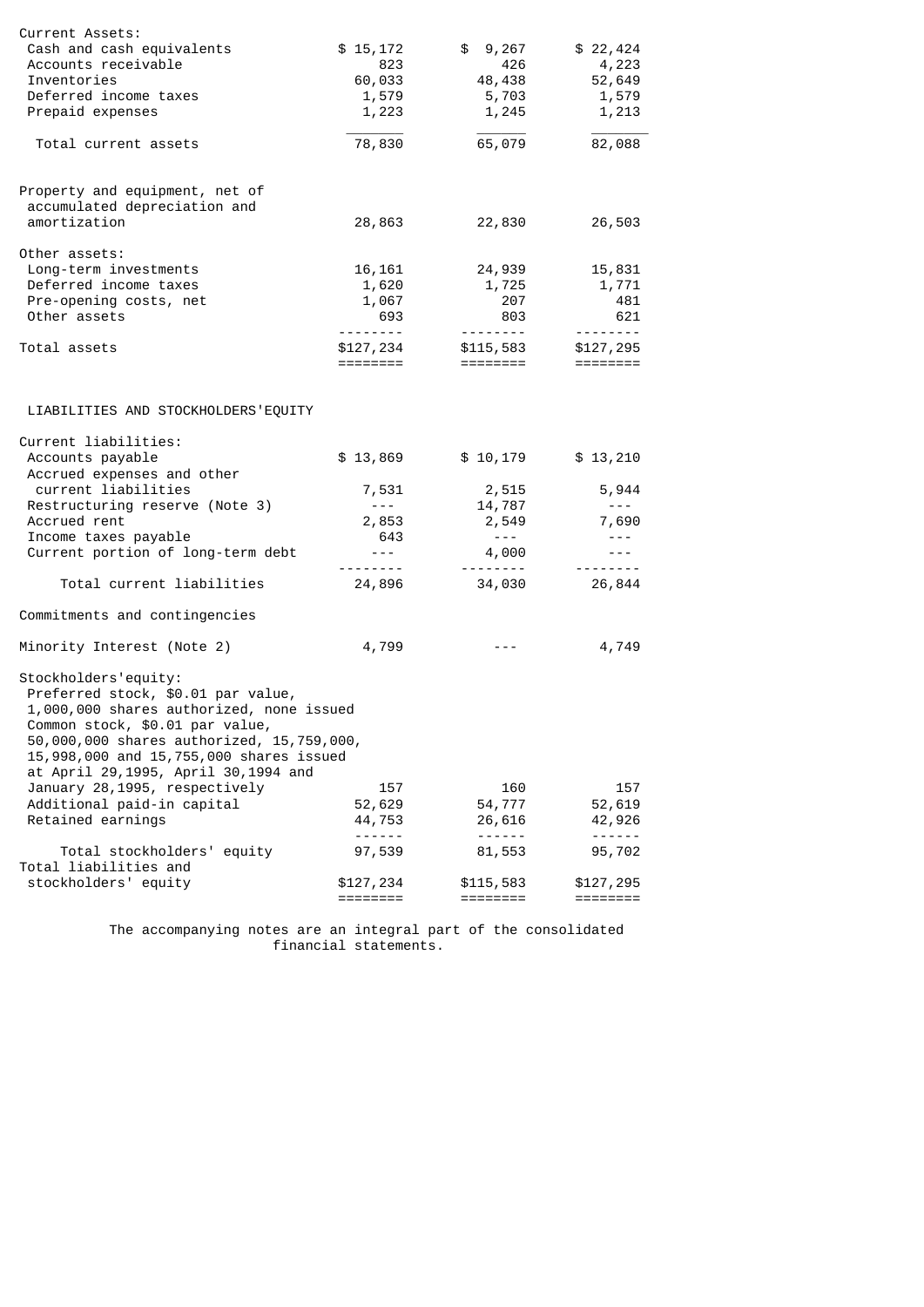## DESIGNS, INC. CONSOLIDATED STATEMENTS OF INCOME (In thousands, except per share data) (Unaudited)

|                                                                                                               | Three Months Ended          |                                                                                                                                                                                                                                                                                                                                                                                                                                                                                          | Twelve Months Ended<br>-------------------                                 |                                                                                                                                                                                                                                                                                                                                                                                                                                                                                                         |
|---------------------------------------------------------------------------------------------------------------|-----------------------------|------------------------------------------------------------------------------------------------------------------------------------------------------------------------------------------------------------------------------------------------------------------------------------------------------------------------------------------------------------------------------------------------------------------------------------------------------------------------------------------|----------------------------------------------------------------------------|---------------------------------------------------------------------------------------------------------------------------------------------------------------------------------------------------------------------------------------------------------------------------------------------------------------------------------------------------------------------------------------------------------------------------------------------------------------------------------------------------------|
|                                                                                                               | <u> - - - - - - - - - -</u> |                                                                                                                                                                                                                                                                                                                                                                                                                                                                                          | April 29, April 30, April 29, April 30,<br>1995 1994 1995 1994<br><u>.</u> | <u>.</u>                                                                                                                                                                                                                                                                                                                                                                                                                                                                                                |
|                                                                                                               |                             |                                                                                                                                                                                                                                                                                                                                                                                                                                                                                          |                                                                            |                                                                                                                                                                                                                                                                                                                                                                                                                                                                                                         |
| Sales<br>Cost of goods sold including                                                                         |                             |                                                                                                                                                                                                                                                                                                                                                                                                                                                                                          | \$57,337 \$48,960 \$274,287 \$245,941                                      |                                                                                                                                                                                                                                                                                                                                                                                                                                                                                                         |
| occupancy                                                                                                     | 41,140                      |                                                                                                                                                                                                                                                                                                                                                                                                                                                                                          | $35,751$ $187,173$<br>187, 173                                             | 169,624<br><u> - - - - - - - - -</u>                                                                                                                                                                                                                                                                                                                                                                                                                                                                    |
| Gross profit                                                                                                  |                             |                                                                                                                                                                                                                                                                                                                                                                                                                                                                                          | 16, 197 13, 209 87, 114 76, 317                                            |                                                                                                                                                                                                                                                                                                                                                                                                                                                                                                         |
| Expenses:<br>Selling, general and<br>administrative<br>Restructuring charges<br>Depreciation and amortization | (2, 200)                    | 14, 176 11, 290<br>$\mathcal{L}_{\mathcal{A}}$ , and $\mathcal{L}_{\mathcal{A}}$ , and $\mathcal{L}_{\mathcal{A}}$<br>1,864 1,631                                                                                                                                                                                                                                                                                                                                                        |                                                                            | 55,802        46,319<br>(5,400)      15,000<br>7,112 6,187                                                                                                                                                                                                                                                                                                                                                                                                                                              |
| Total expenses                                                                                                |                             | <u> - - - - - - - - -</u><br>13,840 12,921                                                                                                                                                                                                                                                                                                                                                                                                                                               | <b></b>                                                                    | $\begin{array}{cccccccccccccc} \multicolumn{2}{c}{} & \multicolumn{2}{c}{} & \multicolumn{2}{c}{} & \multicolumn{2}{c}{} & \multicolumn{2}{c}{} & \multicolumn{2}{c}{} & \multicolumn{2}{c}{} & \multicolumn{2}{c}{} & \multicolumn{2}{c}{} & \multicolumn{2}{c}{} & \multicolumn{2}{c}{} & \multicolumn{2}{c}{} & \multicolumn{2}{c}{} & \multicolumn{2}{c}{} & \multicolumn{2}{c}{} & \multicolumn{2}{c}{} & \multicolumn{2}{c}{} & \multicolumn{2}{c}{} & \multicolumn{2}{c}{} & \$<br>57,514 67,506 |
| Operating income                                                                                              | 2,357                       | 288 — 10                                                                                                                                                                                                                                                                                                                                                                                                                                                                                 |                                                                            | 29,600 8,811                                                                                                                                                                                                                                                                                                                                                                                                                                                                                            |
| Interest expense<br>Interest income                                                                           | 22<br>471                   | 521<br>402<br>$\frac{1}{2} \left( \frac{1}{2} \right) \left( \frac{1}{2} \right) \left( \frac{1}{2} \right) \left( \frac{1}{2} \right) \left( \frac{1}{2} \right) \left( \frac{1}{2} \right) \left( \frac{1}{2} \right) \left( \frac{1}{2} \right) \left( \frac{1}{2} \right) \left( \frac{1}{2} \right) \left( \frac{1}{2} \right) \left( \frac{1}{2} \right) \left( \frac{1}{2} \right) \left( \frac{1}{2} \right) \left( \frac{1}{2} \right) \left( \frac{1}{2} \right) \left( \frac$ | $110$ $1,550$<br>$1,546$ $1,482$                                           | <u> - - - - - - - -</u>                                                                                                                                                                                                                                                                                                                                                                                                                                                                                 |
| Income before minority interest<br>and income taxes                                                           | 2,806                       |                                                                                                                                                                                                                                                                                                                                                                                                                                                                                          | 169 31,036 8,743                                                           |                                                                                                                                                                                                                                                                                                                                                                                                                                                                                                         |
| Less minority interest                                                                                        | 91                          |                                                                                                                                                                                                                                                                                                                                                                                                                                                                                          | 91                                                                         | $\frac{1}{2} \frac{1}{2} \frac{1}{2} \frac{1}{2} \frac{1}{2} \frac{1}{2} \frac{1}{2} \frac{1}{2} \frac{1}{2} \frac{1}{2} \frac{1}{2} \frac{1}{2} \frac{1}{2} \frac{1}{2} \frac{1}{2} \frac{1}{2} \frac{1}{2} \frac{1}{2} \frac{1}{2} \frac{1}{2} \frac{1}{2} \frac{1}{2} \frac{1}{2} \frac{1}{2} \frac{1}{2} \frac{1}{2} \frac{1}{2} \frac{1}{2} \frac{1}{2} \frac{1}{2} \frac{1}{2} \frac{$<br><u> - - - - - - - -</u>                                                                                 |
| Income before income taxes                                                                                    | 2,715                       | <u> - - - - - - - - -</u><br>169                                                                                                                                                                                                                                                                                                                                                                                                                                                         |                                                                            | $30,945$ 8,743                                                                                                                                                                                                                                                                                                                                                                                                                                                                                          |
| Provision for income taxes                                                                                    | 1,118                       | 69<br><u> - - - - - - - -</u>                                                                                                                                                                                                                                                                                                                                                                                                                                                            | 12,545<br><u>.</u>                                                         | 3,526                                                                                                                                                                                                                                                                                                                                                                                                                                                                                                   |
| Net income                                                                                                    | $$1,597$ \$                 |                                                                                                                                                                                                                                                                                                                                                                                                                                                                                          | 100 \$ 18,400 \$ 5,217                                                     |                                                                                                                                                                                                                                                                                                                                                                                                                                                                                                         |
| Net income per common and                                                                                     |                             | ========  ========                                                                                                                                                                                                                                                                                                                                                                                                                                                                       |                                                                            |                                                                                                                                                                                                                                                                                                                                                                                                                                                                                                         |
| common equivalent share                                                                                       |                             | $$0.10$ \$ 0.01                                                                                                                                                                                                                                                                                                                                                                                                                                                                          |                                                                            | $$1.16$ \$ 0.33                                                                                                                                                                                                                                                                                                                                                                                                                                                                                         |
| Weighted average common and<br>common equivalent shares<br>outstanding                                        |                             |                                                                                                                                                                                                                                                                                                                                                                                                                                                                                          | 15,756 15,974 15,867 15,943                                                |                                                                                                                                                                                                                                                                                                                                                                                                                                                                                                         |

 The accompanying notes are an integral part of the consolidated financial statements.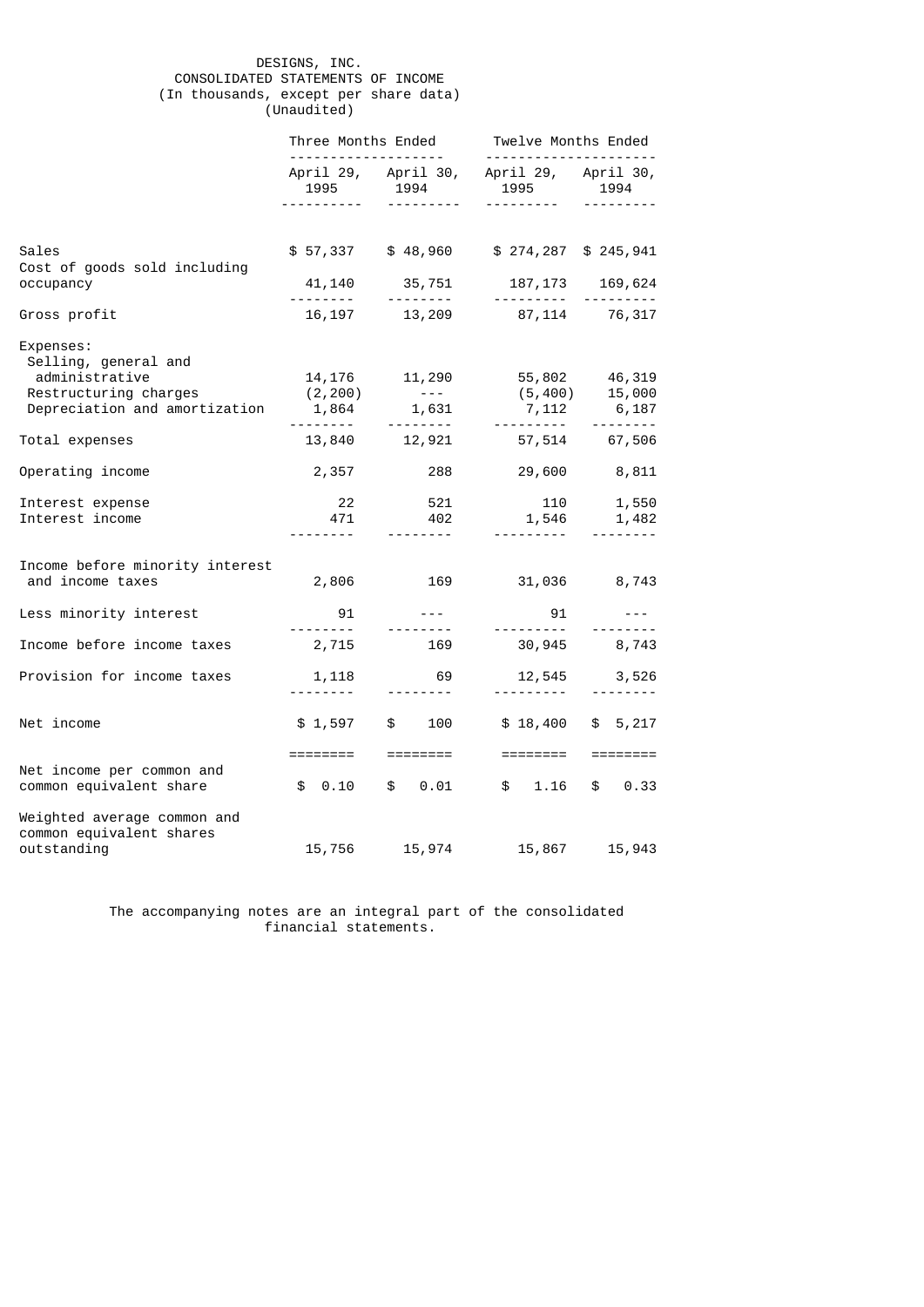## DESIGNS, INC. STATEMENTS OF CASH FLOWS (In thousands-Unaudited)

|                                                                                                                                                           | Three Months Ended     |                             |  |
|-----------------------------------------------------------------------------------------------------------------------------------------------------------|------------------------|-----------------------------|--|
|                                                                                                                                                           | 1995                   | April 29, April 30,<br>1994 |  |
| Cash flows from operating activities:<br>Net income<br>Adjustments to reconcile to net cash                                                               | \$1,597                | \$<br>100                   |  |
| provided by operating activities:<br>Depreciation and amortization<br>Deferred income taxes<br>Minority interest                                          | 1,864<br>$- - -$<br>91 | 1,631<br>(191)<br>$- - -$   |  |
| Loss from disposal of property and<br>equipment                                                                                                           | 74                     | 346                         |  |
| Changes in operating assets and<br>liabilities:<br>Accounts receivable                                                                                    |                        | 395                         |  |
| Inventories                                                                                                                                               | 3,400<br>(7, 384)      | (1, 774)                    |  |
| Prepaid expenses                                                                                                                                          | (10)                   | (43)                        |  |
| Prepaid income taxes                                                                                                                                      | $- - -$                | 53                          |  |
| Income taxes payable                                                                                                                                      | 643                    | (1, 374)                    |  |
| Accounts payable                                                                                                                                          | 659                    | 3,471                       |  |
| Restructuring reserve                                                                                                                                     | $- - -$                | (213)                       |  |
| Accrued expenses and other current                                                                                                                        |                        |                             |  |
| liabilities                                                                                                                                               | 1,547                  | (199)                       |  |
| Accrued rent                                                                                                                                              | (4,689)                | (28)                        |  |
|                                                                                                                                                           |                        | <u>.</u>                    |  |
| Net cash (used for) provided by operating<br>activities                                                                                                   |                        |                             |  |
|                                                                                                                                                           | (2, 208)               | 2,174<br><u>.</u>           |  |
| Cash flows from investing activities:<br>Additions to property and equipment<br>Incurrence of pre-opening costs<br>Proceeds from disposal of property and | (4, 423)<br>(777)      | (1,697)<br>(52)             |  |
| equipment                                                                                                                                                 | 170                    | $\sim$ $\sim$ $\sim$        |  |
| Sale and maturity ofinvestments                                                                                                                           | 53                     | 1,138                       |  |
| Increase in other assets                                                                                                                                  | (77)                   | (167)                       |  |
| Net cash used in investing activities                                                                                                                     | (5,054)                | -------<br>(778)            |  |
| Cash flows from financing activities:<br>Repayments of long-term debt<br>Issuance of common stock under option                                            | $- - -$                | (6,000)                     |  |
| program (1)                                                                                                                                               | 10                     | 270                         |  |
|                                                                                                                                                           |                        |                             |  |
| Net cash used in financing activities                                                                                                                     | 10<br>.                | (5, 730)                    |  |
| Net decrease in cash and cash equivalents<br>Cash and cash equivalents:                                                                                   | (7, 252)               | (4, 334)                    |  |
| Beginning of the year                                                                                                                                     | 22,424<br>.            | 13,601                      |  |
| End of quarter                                                                                                                                            | \$15,172<br>========   | \$9,267                     |  |
| Supplementary Cash Flow Disclosure                                                                                                                        |                        |                             |  |
| Cash paid, net:                                                                                                                                           |                        |                             |  |
| Interest<br>Taxes                                                                                                                                         | \$<br>16<br>564        | \$<br>626<br>1,459          |  |

(1) Including related tax benefit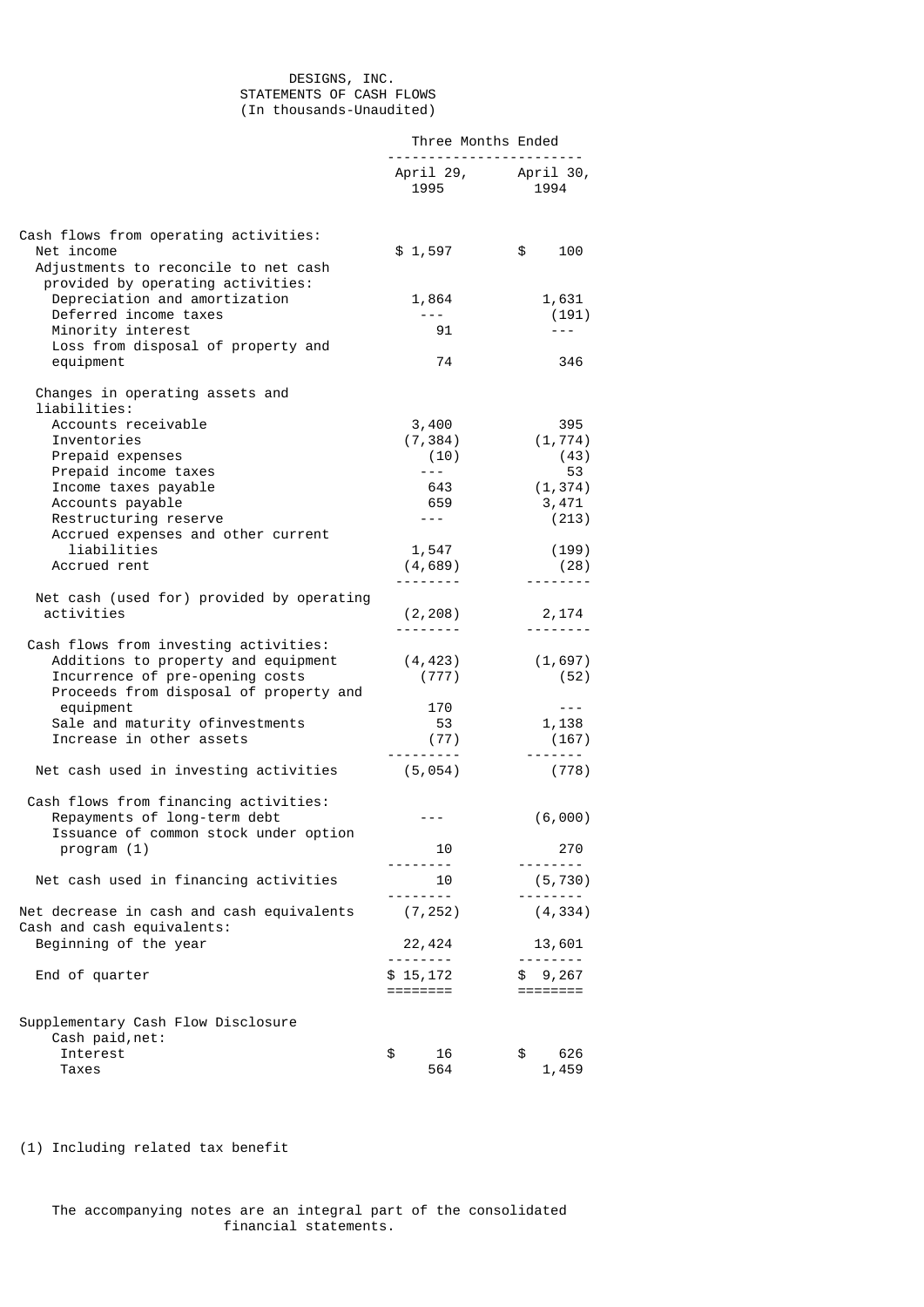## DESIGNS, INC.

## Notes to Consolidated Financial Statements

### 1. Basis of Presentation

 In the opinion of management of the Company, the accompanying unaudited consolidated financial statements contain all adjustments (consisting only of normal recurring adjustments) necessary for a fair presentation of the interim financial statements. These financial statements do not include all disclosures associated with annual financial statements and, accordingly, should be read in conjunction with the notes contained in the Company's audited consolidated financial statements for the year ended January 28, 1995. The Company's business has historically been seasonal in nature and the results of the interim periods presented are not necessarily indicative of the results to be expected for the full year.

## 2. Minority Interest

 On January 28, 1995, Designs JV Corp., a wholly-owned subsidiary of the Company, entered into a partnership agreement with LDJV Inc. (the "Partnership Agreement") establishing a joint venture to sell Levi's(R) brand products and jeans-related products in Original Levi's(R) Stores and Levi's(R) Outlets. LDJV Inc. is a wholly-owned subsidiary of Levi's Only Stores, Inc., which is a wholly-owned subsidiary of Levi Strauss & Co. This partnership is known as The Designs/OLS Partnership (the "Partnership").

 The operating results of the Partnership are consolidated with the financial statements of the Company for the three and twelve months ended April 29, 1995. Minority interest at April 29, 1995 represents LDJV Inc.'s 30% interest in the Partnership.

 In accordance with the Partnership Agreement, the Partnership made a capital distribution of \$133,000 to its partners at the end of the first quarter of fiscal 1996. This capital distribution represented funds sufficient to pay taxes associated with the earnings of the Partnership for the three month period ended April 29, 1995.

## 3. Restructuring

 During fiscal 1994, the Company recorded a nonrecurring pre-tax charge of \$15 million to cover the expected costs associated with the closing of ten of its poorest performing Designs stores. In connection with the Company's ongoing review of Designs store performance, in November 1994, the Company decided to close up to five more of the poorest performing Designs stores during fiscal 1995. The \$15 million is reflected in the consolidated statement of income as a restructuring charge for the twelve month period ended April 30, 1994.

 As of the end of fiscal 1995, the costs to close these fifteen stores totaled an estimated \$11.8 million. This amount included an estimate of \$4.1 million for future lease obligations to various landlords. In the fourth quarter of fiscal 1995, the Company recognized pre-tax income of \$3.2 million which represented the Company's estimated excess restructuring reserve at January 28, 1995.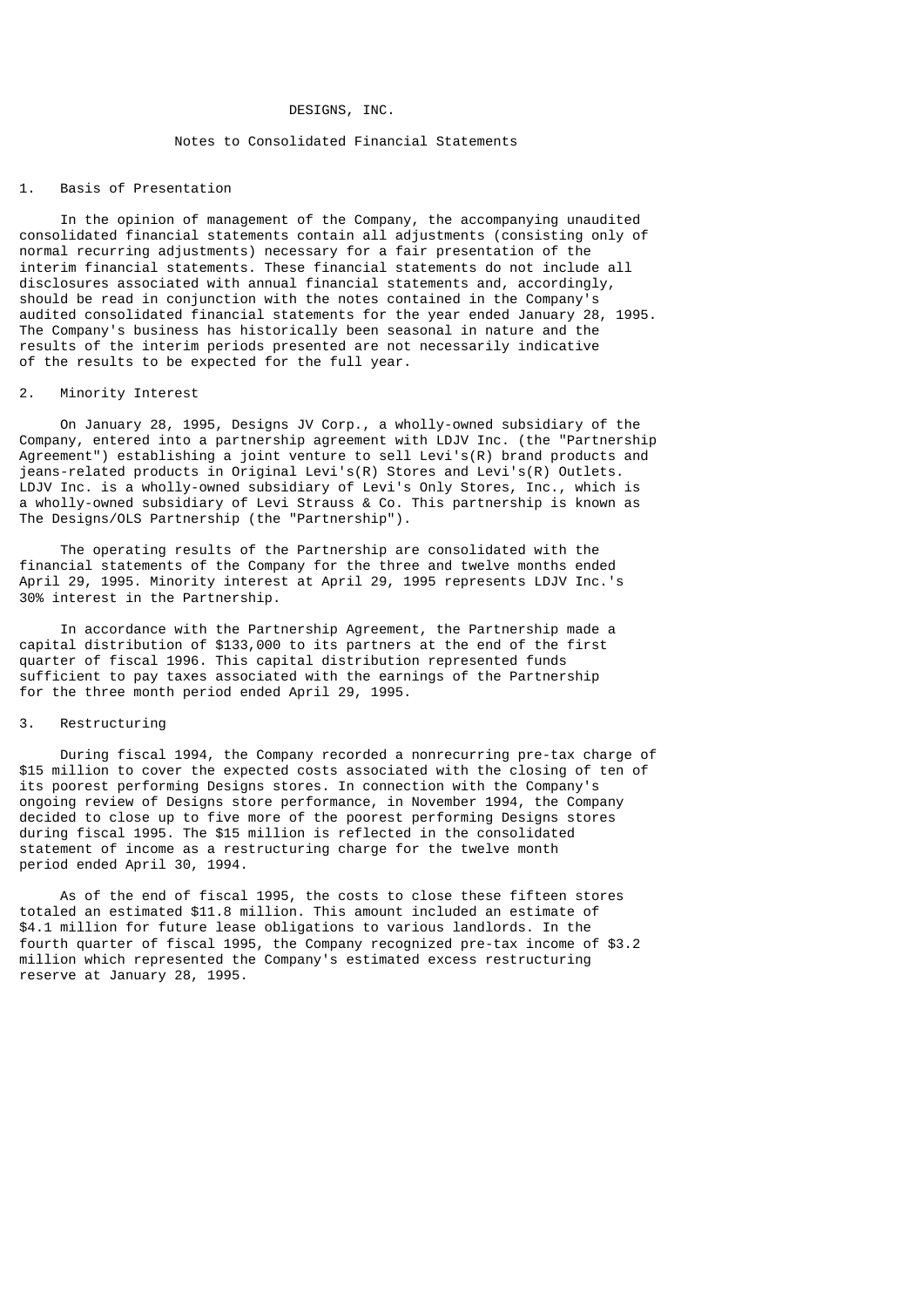### DESIGNS, INC.

## Notes to Consolidated Financial Statements

 During the first quarter of fiscal 1996, the Company reached final agreements with certain landlords for \$1.9 million. The remaining accrual of \$2.2 million was recognized as pre-tax income for the three month period ended April 29, 1995.

# 4. Adoption of a Shareholders Rights Plan

 On May 1, 1995, the Board of Directors of the Company adopted a Shareholder Rights Plan. Pursuant to such Plan, the Company entered into a Shareholder Rights Agreement ("Rights Agreement") between the Company and its transfer agent, The First National Bank of Boston. Pursuant to the Rights Agreement, the Board of Directors declared a dividend distribution of one preferred stock purchase right for each outstanding share of the Company's \$0.01 par value Common Stock ("Common Stock"), to stockholders of record as of the close of business on May 15, 1995. Initially, these rights will not be exercisable and will trade with the shares of the Common Stock. In the event that a person becomes an "acquiring person" or is declared an "adverse person" each such term as defined in the Rights Agreement, each holder of a right (other than the acquiring person or the adverse person) would be entitled to acquire such number of shares of preferred stock which are equivalent to the Common Stock having a value of twice the then-current exercise price of the right. If the Company is acquired in a merger or other business combination transaction after any such event, each holder of a right would then be entitled to purchase, at the then-current exercise price, shares of the acquiring company's common stock having a value of twice the exercise price of the right.

#### 5. Subsequent Event

 On May 2, 1995, the Company acquired certain assets of Boston Trading Ltd., Inc. ("Boston Trading") in accordance with the terms of an Asset Purchase Agreement dated April 21, 1995 among Boston Trading, Designs Acquisition Corp., the Company and others (the "Purchase Agreement"). The Company paid approximately \$5,000,000 in cash and delivered a promissory note in the principal amount of \$1,000,000. The purchase price is subject to certain adjustments in accordance with the Purchase Agreement. The assets acquired include certain trademarks and tradenames of Boston Trading, including the "Boston Traders(R)" trademark, and all inventory, fixed assets and leasehold improvements associated with 33 existing Boston Traders(R) Outlet stores.

## 6. Amendment to Credit Agreement

 On May 31, 1995, subsequent to the quarter ended April 29, 1995, the Company signed an amendment to the \$20 million revolving credit agreement dated as of November 17, 1995 among the Company, BayBank Boston, N.A. and State Street Bank and Trust Company. This amendment provides that \$5 million of the \$20 million line of credit will be used as a letter of credit facility for purchases of inventory related to the development and growth of the Company's Boston Traders(R) product line.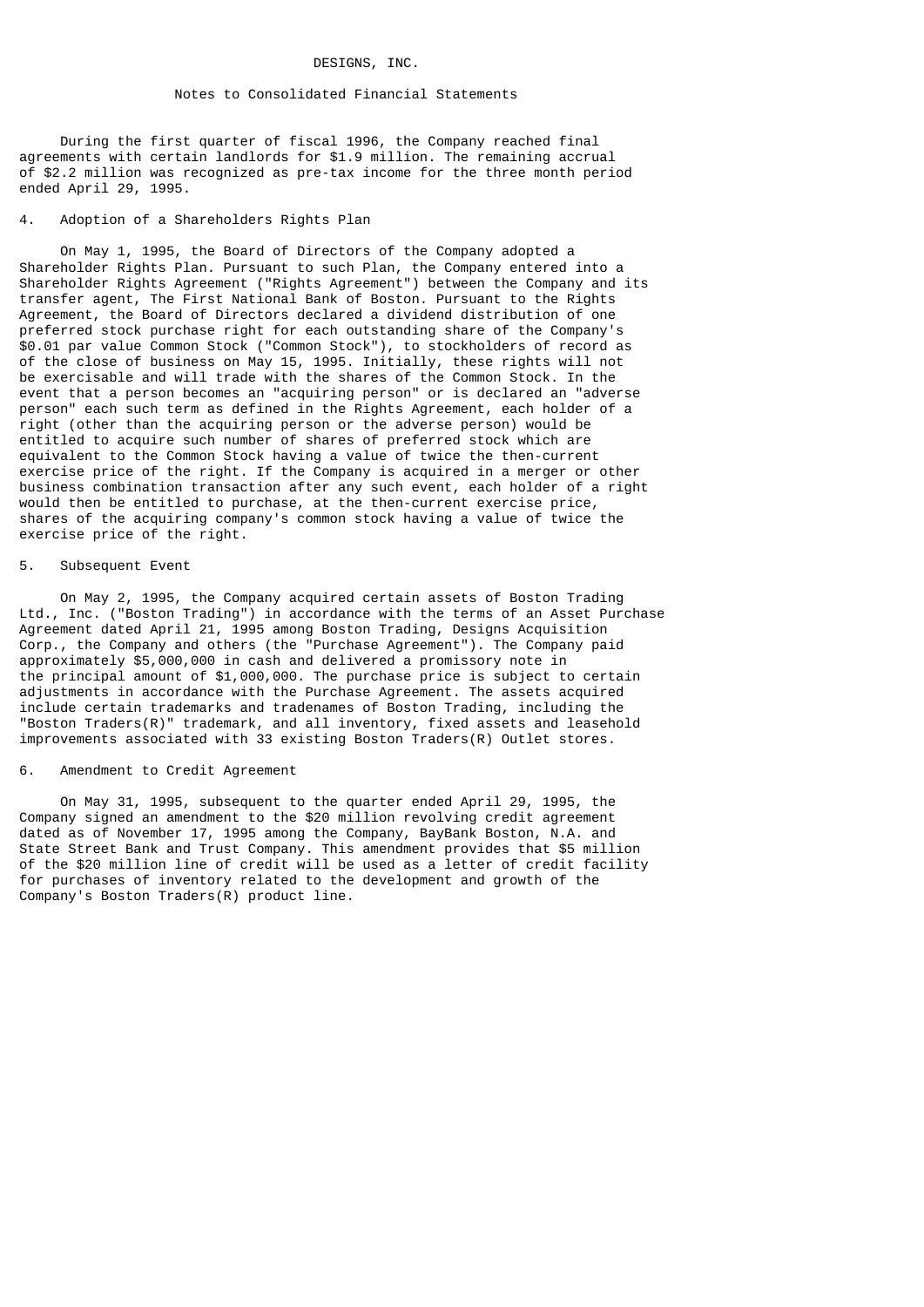Part I. Item 2. Management's Discussion and Analysis of Financial Condition and Results of Operations

### RESULTS OF OPERATIONS

 Sales for the first quarter of fiscal 1996 increased 17.1% to \$57.3 million from \$49.0 million in the first quarter of 1995. Comparable store sales increased 5% for the three month period. Of the 122 stores that Designs, Inc. (the "Company") operates, 102 are comparable stores. Comparable store sales increased primarily due to an increase in average unit price of 9%, partially offset by a 4% decrease in unit sales for the three month period. Comparable Outlet store sales increased 4% for the three month period as compared to the prior year, principally due to an increase in the availability and mix of goods. Comparable Designs store sales decreased by 1% for the three month period as compared to the same period in the preceding year. Comparable Original Levi's(R) Stores sales increased 34% for the three month period as compared to the same period in the prior year. This increase is mainly attributable to the Original Levi's(R) Store located in New York City. On a rolling 12 month basis, sales increased 11.5% to \$274.3 million for the twelve month period ended April 29, 1995 compared to \$245.9 million for the twelve month period ended April 30, 1994.

 Gross margin rate (including the costs of occupancy) increased to 28.2% as compared to 27.0% in the first quarter of 1995 principally due to an increase in the percentage of business generated in the higher margin Levi's(R) Outlet stores and Original Levi's(R) Stores and a decrease in markdowns as a percentage of sales. The increased total sales at this gross margin rate resulted in a 22.6% increase in gross margin dollars to \$16.2 million for the first quarter of fiscal 1996 as compared with \$13.2 million in fiscal 1995. For the rolling twelve month period, gross margin rate increased to 31.8% as compared to 31.0% in the prior year.

 For the quarter, selling, general and administrative expenses of \$14.2 million increased to 24.7% of sales as compared with 23.1% in the corresponding period in the prior year due primarily to expenses associated with the completion of the acquisition of certain assets of Boston Trading Ltd., Inc., increased payroll as a percentage of sales for the Levi's(R) Outlet stores, and increased healthcare and advertising costs. For the rolling 12 month period, selling, general and administrative expenses increased to 20.3% of sales compared with 18.8% in the prior period principally due to increased payroll costs as a percentage of sales in Levi's(R) Outlet stores.

 During fiscal 1994, the Company recorded a non-recurring pre-tax charge of \$15.0 million to cover the expected costs associated with the closing of up to ten of its poorest performing Designs stores. In November 1994, in connection with the Company's ongoing review of Designs store performance, the Company decided to close up to five more of the poorest performing Designs stores during fiscal 1995. The \$15.0 million is reflected in the consolidated statement of income as a restructuring charge for the twelve month period ended April 30, 1994.

 As of the end of fiscal 1995, the costs to close these fifteen stores totaled an estimated \$11.8 million. This amount included an estimate of \$4.1 million for future lease obligations. For the fiscal year ended January 28, 1995, the Company recognized pre-tax income of \$3.2 million which represented the Company's estimated excess accrual at January 28, 1995.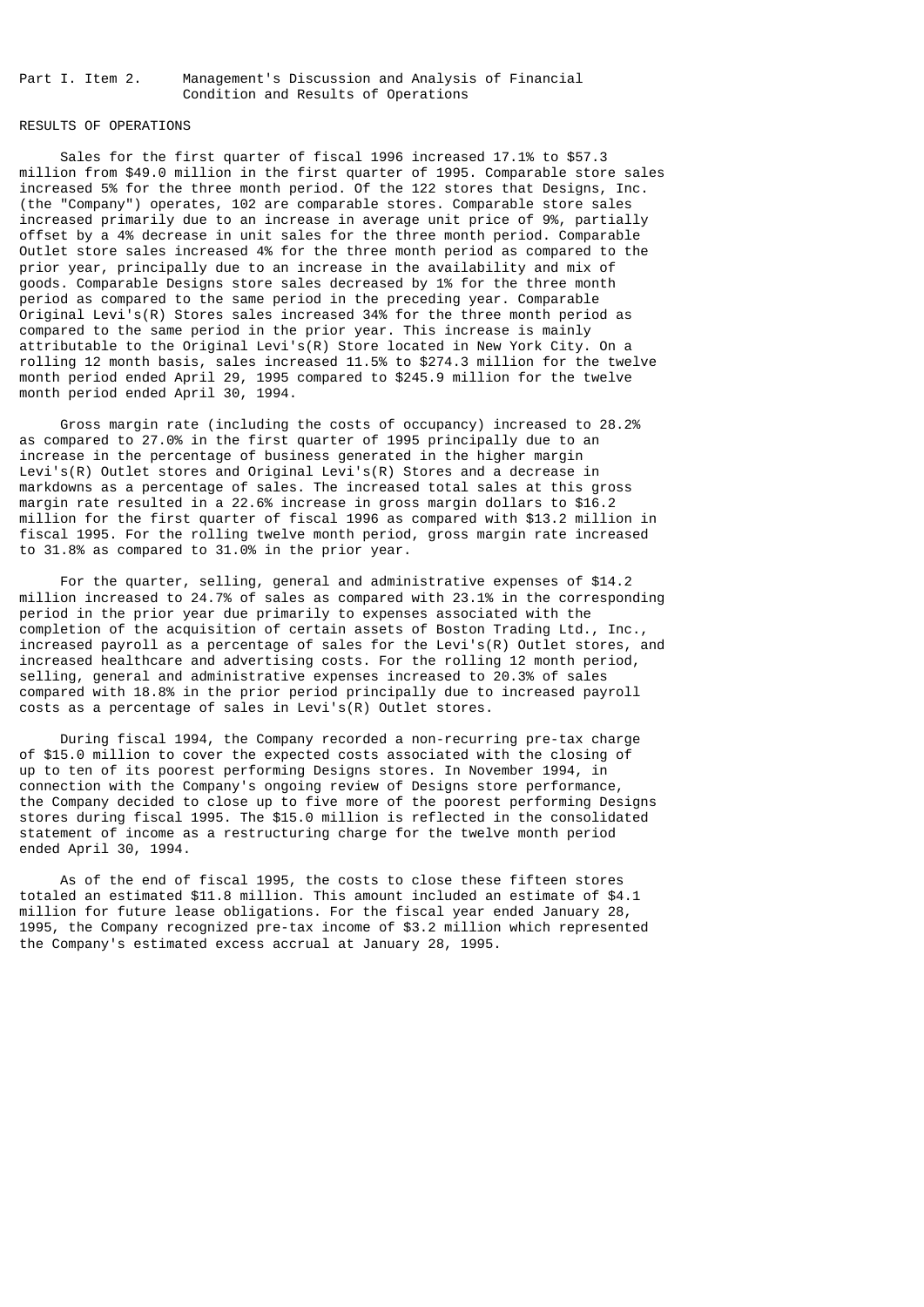During the first quarter of fiscal 1996, the Company reached final agreements with certain landlords for \$1.9 million. The remaining accrual of \$2.2 million was recognized as pre-tax income for the three month period ended April 29, 1995.

 Depreciation and amortization expense of \$1.9 million for the three month period of fiscal 1996 increased 14.3% as compared with the same period in fiscal 1995 due to the cost of new store openings and remodeled stores. For the rolling 12 month period, depreciation and amortization increased 15.0%, primarily due to the timing of store openings.

 Interest expense for the first quarter of fiscal year 1996 was \$22,000, a decrease of \$499,000 compared to the same period in fiscal year 1995. This decrease is attributable to the interest cost savings associated with the prepayment of \$6 million in the first quarter of fiscal 1995 and the retirement of the remaining \$4 million of the Company's Senior Notes in the second quarter of fiscal 1995. On a rolling 12 month basis, interest expense decreased to \$110,000 or 92.9% as compared to \$1.6 million in the prior period.

 Interest income for the first quarter increased to \$471,000 in fiscal year 1996 from \$402,000 in fiscal year 1995 due to realized losses incurred in the first quater of fiscal 1995 of \$64,000 and due to a higher yield on investments as compared to the prior period. For the rolling 12 months, interest income increased by 4.3% to \$1.5 million from the prior period. These increases are primarily attributable to realized losses which were incurred in the prior period and an improved yield. See Liquidity and Capital Resources.

 Net income for the first quarter of fiscal year 1996 was \$1.6 million or \$0.10 per share, as compared with \$100,000 or \$.01 per share in the first quarter of fiscal 1995. Net income for the first quarter of fiscal 1996 includes pre-tax income of \$2.2 million or \$0.08 per share related to the Company's previously discussed restructuring program.

 Net income, on a rolling 12 month basis, was \$18.4 million or \$1.16 per share in the twelve month period, as compared with \$5.2 million, or \$0.33 per share in the prior comparable period. Net income includes the impact of a restructuring income (charge) of \$5.4 million or \$0.20 per share for the twelve month period ended April 29, 1995 and (\$15.0) million or (\$0.56) per share for the twelve month period ended April 30, 1994.

## SEASONALITY

 The Company's business is seasonal, reflecting increased consumer buying in the "Back to School" and "Holiday" seasons. Historically, the second half of each fiscal year provides a greater portion of the Company's annual sales and operating income.

## LIQUIDITY AND CAPITAL RESOURCES

 The Company's primary cash needs are for operating expenses, seasonal inventory purchases, capital expenses for new and remodeled stores, cash outlays associated with restructuring, the development of the Boston Traders(R) branded product line and the cost of acquiring and/or developing new businesses.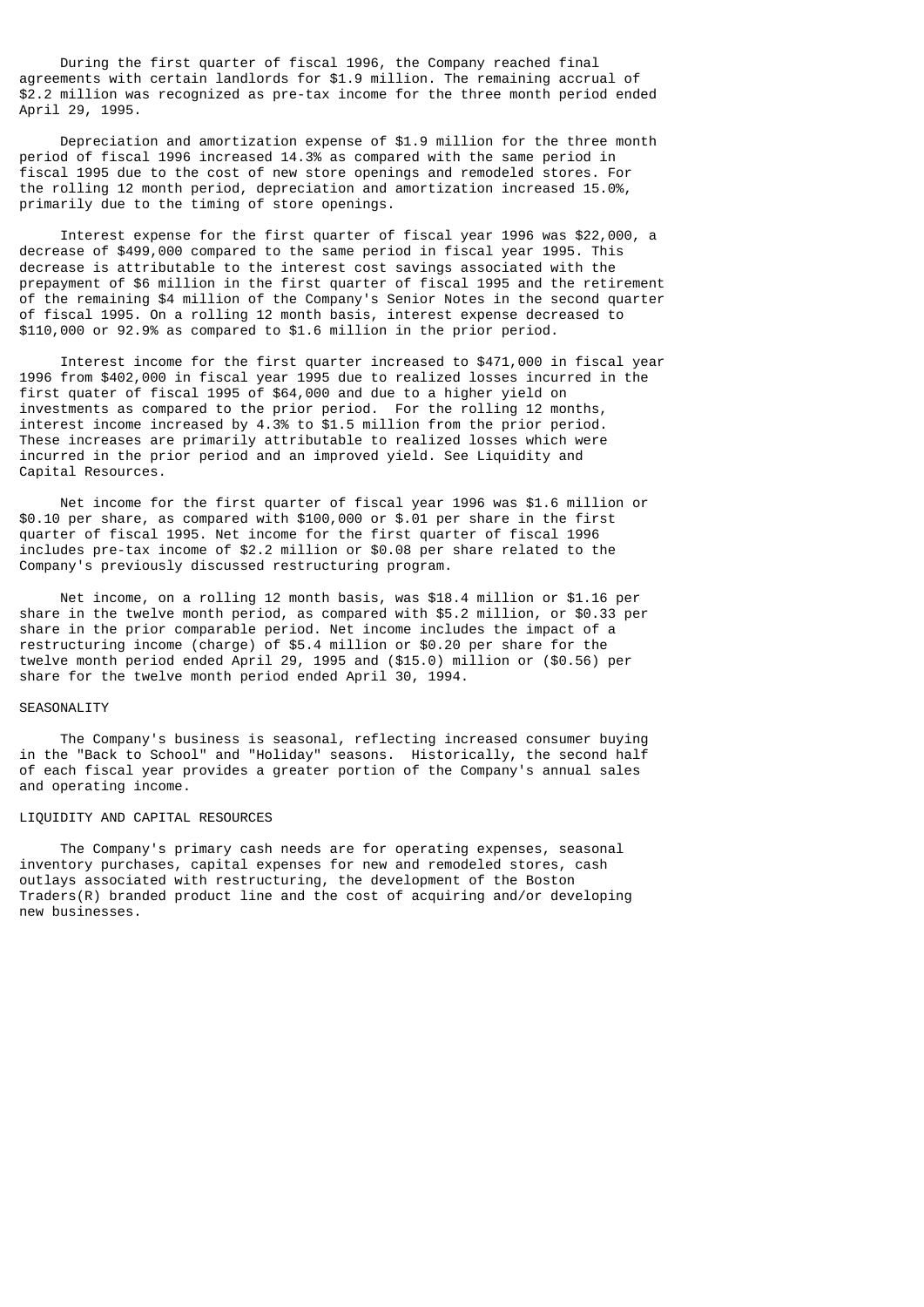### Working Capital and Cash Flows

 To date, the Company has financed its working capital requirements and expansion program with cash flow from operations, borrowings and proceeds from Common Stock offerings. Cash used for operations for the first three months of fiscal 1996 was \$2.2 million as compared to cash provided by operations of \$2.2 million for the same period in the prior period. The decrease in cash from operations is due to \$1.9 million paid to landlords in connection with lease terminations associated with the Company's restructuring program, and an increase in the amount of inventory purchased in the first quarter of fiscal 1996 as compared to fiscal 1995.

 The Company's working capital at April 29, 1995 was approximately \$53.9 million as compared to \$31.0 million at April 30, 1994. The increase is attributable to the completion of the Company's restructuring program and the retirement of the Company's Senior Notes.

 Inventory in dollars and units in comparable stores increased 6.7% and 2.0%, respectively, from April 30, 1994 to April 29, 1995 due principally to an increase in the availability of inventory in the Levi's(R) Outlets stores. Total inventory at April 29, 1995 increased \$11.6 million or 23.9% from April 30, 1994. This increase primarily reflects the increase in the percentage of Levi's(R) Outlet stores to total stores at the end of the first quarter of fiscal 1996 as compared to the end of the first quarter of fiscal 1995. Outlet stores typically require higher inventory levels than the Company's other store formats.

 The Company stocks its Outlet stores exclusively with manufacturing overruns, discontinued lines and irregulars purchased by the Company directly from Levi Strauss & Co. and end-of-season merchandise transferred from Designs stores and Original Levi's(R) Stores. By its nature, this merchandise is subject to limited availability.

 The Company's trade payables to Levi Strauss & Co., its principal vendor, generally are due within ten days after the end of the month in which the goods are received. The Company has been current with its payments to Levi Strauss & Co. from fiscal 1987 to date. Trade payables with other vendors are generally payable within 30 days of invoice. Variations in the amount of trade payables outstanding at the end of different periods relate to the timing of purchases. Beginning in the second quarter of fiscal 1996, payment methods and terms are expected to change as the Company develops its Boston Traders(R) product line and begins its own sourcing of merchandise.

 On May 31, 1995, subsequent to the quarter ended April 29, 1995, the Company signed an amendment to the \$20 million revolving credit agreement dated November 17, 1995 among the Company, BayBank Boston, N.A. and State Street Bank and Trust Company. This amendment provides that \$5 million of the \$20 million line of credit will be used as a letter of credit facility for purchases of inventory related to the development and growth of the Company's Boston Traders(R) product line. At April 29, 1995 and for the three month period ended, the Company had no short-term or long-term borrowings outstanding.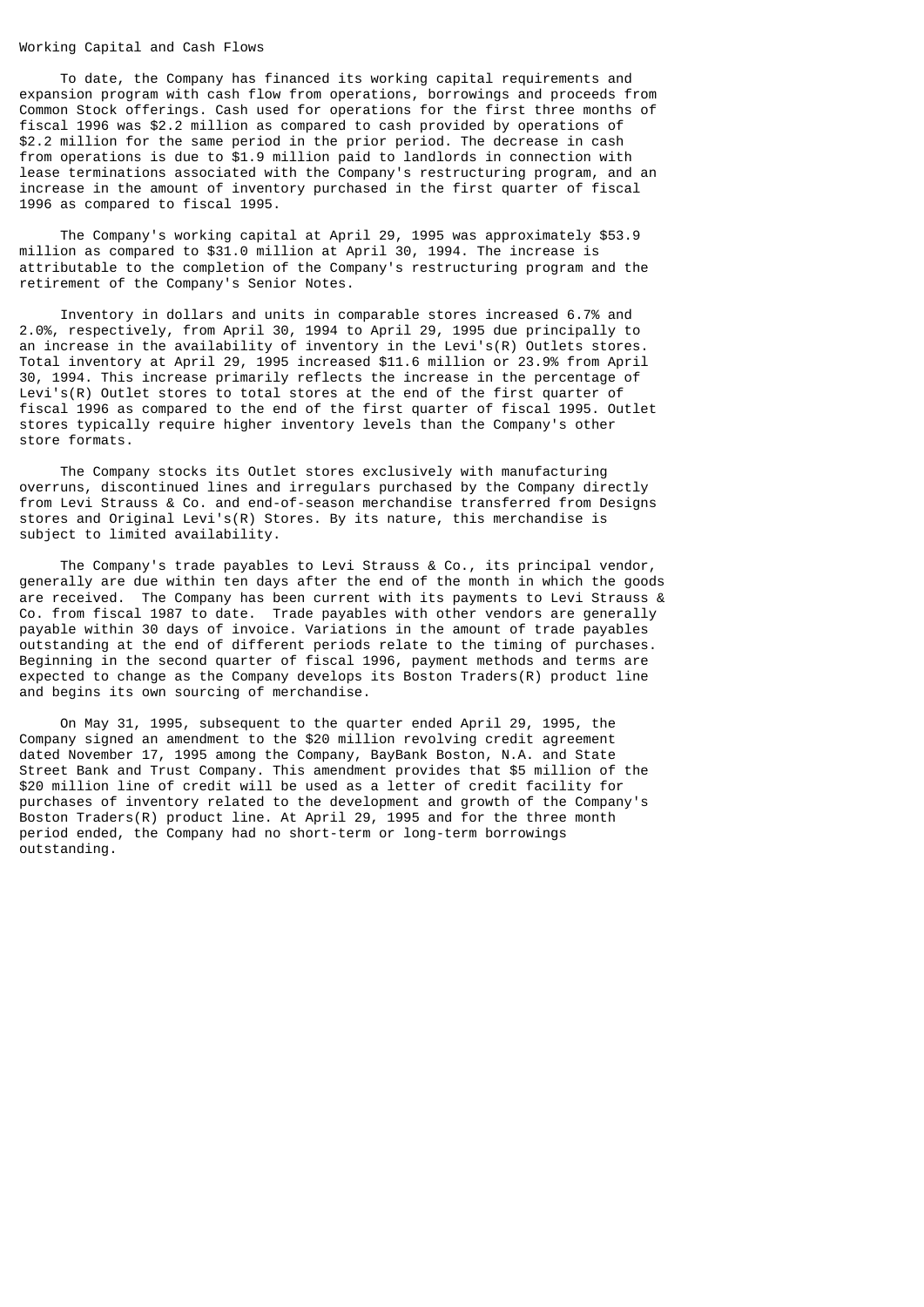On January 28, 1995, Designs JV Corp., a wholly-owned subsidiary of the Company, and a subsidiary of Levi's Only Stores, Inc., a wholly owned subsidiary of Levi Strauss & Co., entered into a partnership agreement establishing a joint venture to sell Levi's(R) brand products and jeans-related products. The partnership plans to open and operate a total of 35 to 50 Original Levi's(R) Stores and Levi's(R) Outlets throughout 11 Northeast states and the District of Columbia over the next three to five years. This number of stores includes the ten Original Levi's(R) Stores which were opened at April 29, 1995. The Levi's(R) Outlet stores in the partnership will sell only Levi's(R) brand products and service the close-out products of the Original Levi's(R) Stores.

 In connection with the formation of the joint venture, Designs JV Corp. contributed, in exchange for a 70% interest in the joint venture, eight of the Company's existing Original Levi's(R) Stores and three leases for unopened stores in New York City, Nanuet, New York, and White Plains, New York. These stores are included in the 35 to 50 stores described above. At the same time, LDJV Inc., the joint venture subsidiary of Levi's Only Stores, Inc., contributed approximately \$4.7 million in cash to the joint venture in exchange for a 30% interest.

 It is the current intention of the joint venture partners to fund the joint venture's working capital and funds for its future expansion from the partnership's operations and borrowings from third parties. However, the partners may also decide that they or their affiliates should contribute or loan additional funds to the joint venture or guaranty third-party debt. Neither partner will be required to make any future contribution to the capital of the joint venture, any loan to the joint venture or any such guaranty unless both partners agree. Excess cash (as defined in the partnership agreement) will be distributed by the joint venture in accordance with the terms of the partnership agreement. No assurance can be given that Designs JV Corp. will not be required to make such capital contributions, loans or guaranties or that cash will be distributed to Designs JV Corp. out of the partnership.

Originally, the joint venture planned to open three Original Levi's(R) Stores and three Levi's(R) Outlet stores during fiscal 1996. The estimated cost associated with opening these six stores is \$5.9 million. During the first quarter of fiscal 1996, the joint venture partners decided to open an additional Original Levi's(R) Store in New York City and an additional Levi's(R) Outlet store to by the end of fiscal 1996. These additional stores will cost and estimated \$3.8 million.

 In June 1994, Levi Strauss & Co. informed the Company that it wanted to focus the future relationship between the two companies on the Original Levi's(R) Stores joint venture and to reduce the Company's dependency on Levi Strauss & Co. Levi Strauss & Co. informed the Company that it did not see a growth opportunity for the Company's Designs stores in the exclusively Levi's(R) format. However, Levi Strauss & Co. informed the Company that it did see an opportunity for growth of the Company's Designs stores if the format was changed to a multi-brand format. Levi Strauss & Co. advised the Company that it believes that this would avoid consumer confusion between the Original Levi's(R) Stores and Designs stores. According to Levi Strauss & Co., this would require that not more than 70% of the product mix in the stores be Levi Strauss & Co. product, that the format and presentation of the stores be "supportive" of its marketing and brand objectives and that Levi Strauss & Co. approve that format beforehand. The Company has received favorable Levi Strauss & Co. comment regarding the look of the multi-brand Designs stores and believes that the format will be acceptable to Levi Strauss & Co. for Designs store expansion throughout the United States. Levi Strauss & Co. would apply the new branch opening policies and practices to Designs stores that are applicable to other multi-brand retailers of Levi Strauss & Co. products. Levi Strauss & Co. advised the Company that if the Company does not decide to expand the Designs store chain, Levi Strauss & Co. would not require change to a multi-brand format. If the Company does change the format and expand the Designs store chain, Levi Strauss & Co. has said that it will require that the Company's existing Designs stores be converted to the new multi-brand format over a mutually agreeable period of time.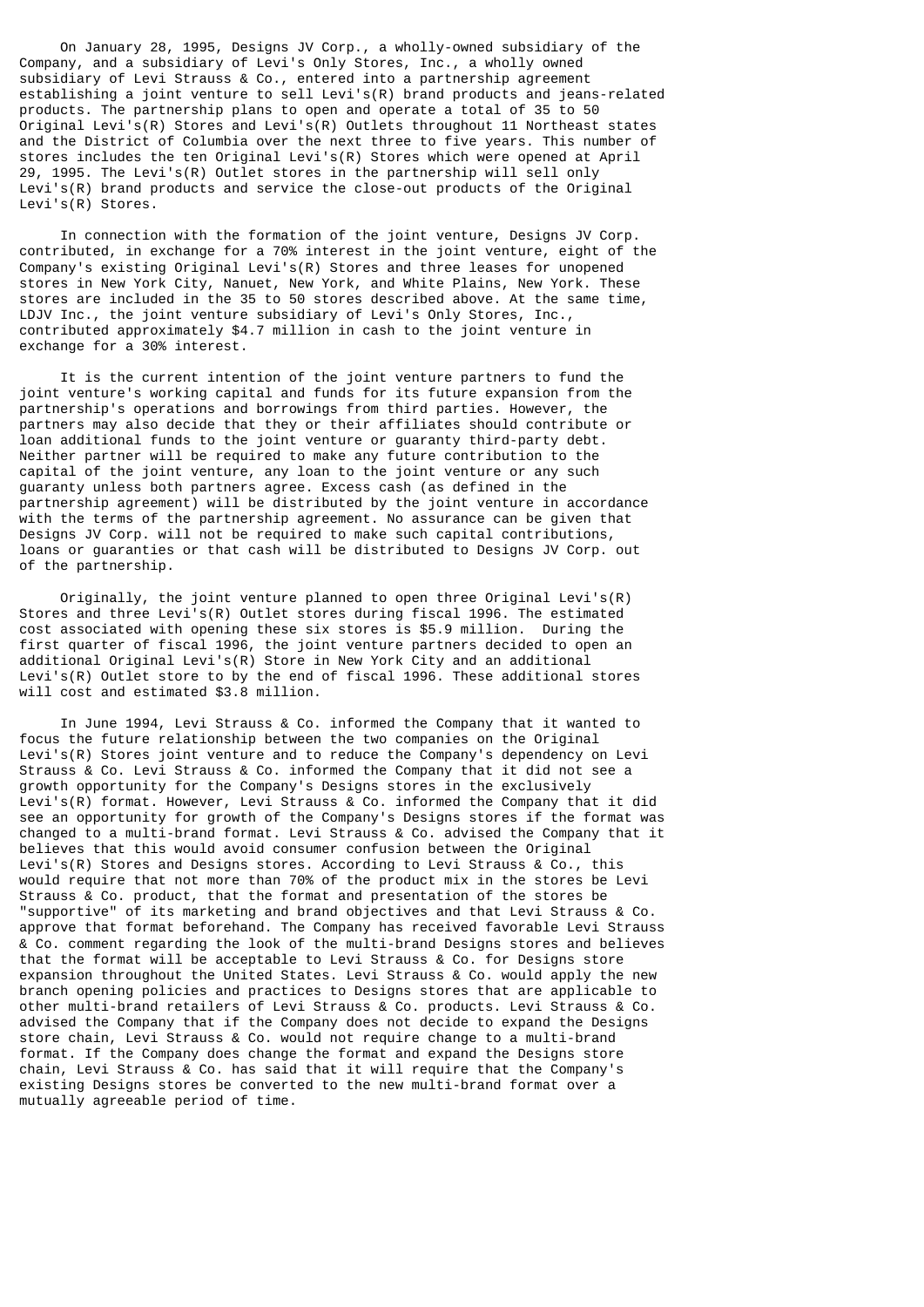During fiscal year 1995, the Company introduced private label and Timberland(R) brand products into the merchandise mix in certain of its Designs stores. This was primarily due to the Company's desire to offset decreased gross profit margins in Designs stores caused by increased price competition with other retailers that sell Levi Strauss & Co. merchandise in and around regional malls, the absence of certain key products in the Levi Strauss & Co. line and increased opportunities for expansion of the Designs store chain throughout the United States. Based upon the overall performance of the  $Timberland(R)$  merchandise, the Company will add  $Timberland(R)$  products to the merchandise mix in the Designs stores being remodeled this year and in the majority of the Boston Traders(R) Outlets.

 On May 2, 1995, the Company acquired certain assets of Boston Trading Ltd., Inc. ("Boston Trading") in accordance with the terms of an Asset Purchase Agreement dated April 21, 1995 among Boston Trading, Designs Acquisition Corp., the Company and others (the "Purchase Agreement"). The Company paid approximately \$5,000,000 in cash and delivered a promissory note in the principal amount of \$1,000,000, which is subject to certain adjustments in accordance with the Purchase Agreement. The assets acquired included certain trademarks and tradenames of Boston Trading and all inventory, fixed assets and leasehold improvements associated with 33 existing Boston Traders(R) Outlet Stores.

 This acquisition will expand the Company's current operations to include the design, off-shore sourcing and retailing of Boston Traders(R) products. Among other things, the retail distribution of Boston Traders(R) products will require the Company to expend resources for a design and sourcing staff, and storage and distribution facilities in order to assure timely delivery and restocking of merchandise. The Company anticipates that the additional expenses associated with the acquisition and development of the Boston Traders(R) product line will total \$4 to \$5 million over the next 12 to 18 months. The addition of the Boston Traders(R) Outlet stores, which have no geographic restrictions, provides the Company with the opportunity to expand the Company's operations throughout the United States.

 The Boston Traders(R) product line will replace the "Exclusively for Designs" product line which was introduced in fiscal 1995. The Company will begin introducing the Boston Traders(R) products into all Designs stores in June 1995. The Company does not expect that the percentage of Boston Traders $(R)$ inventory or sales will be significant relative to the Company's total inventory or sales until the fall of fiscal 1997. The Company has no plans to continue the wholesale trade business of the Boston Traders(R) product line.

 Barring unforeseen circumstances, the Company plans to open two to three Boston Traders(R) Outlet stores during fiscal 1996.

 The Company continues to have conversations with a number of other companies with branded products and/or prominent brand names concerning the possibility of the Company (i) opening/operating single brand retail stores for these companies, (ii) opening single brand retail stores jointly with these companies or (iii) featuring these branded products in the Designs stores. No assurances can be given that the Company will reach agreement with any other manufacturer concerning such stores or brand offerings or that, if a decision is made to go forward, such stores or brand offerings will be successful.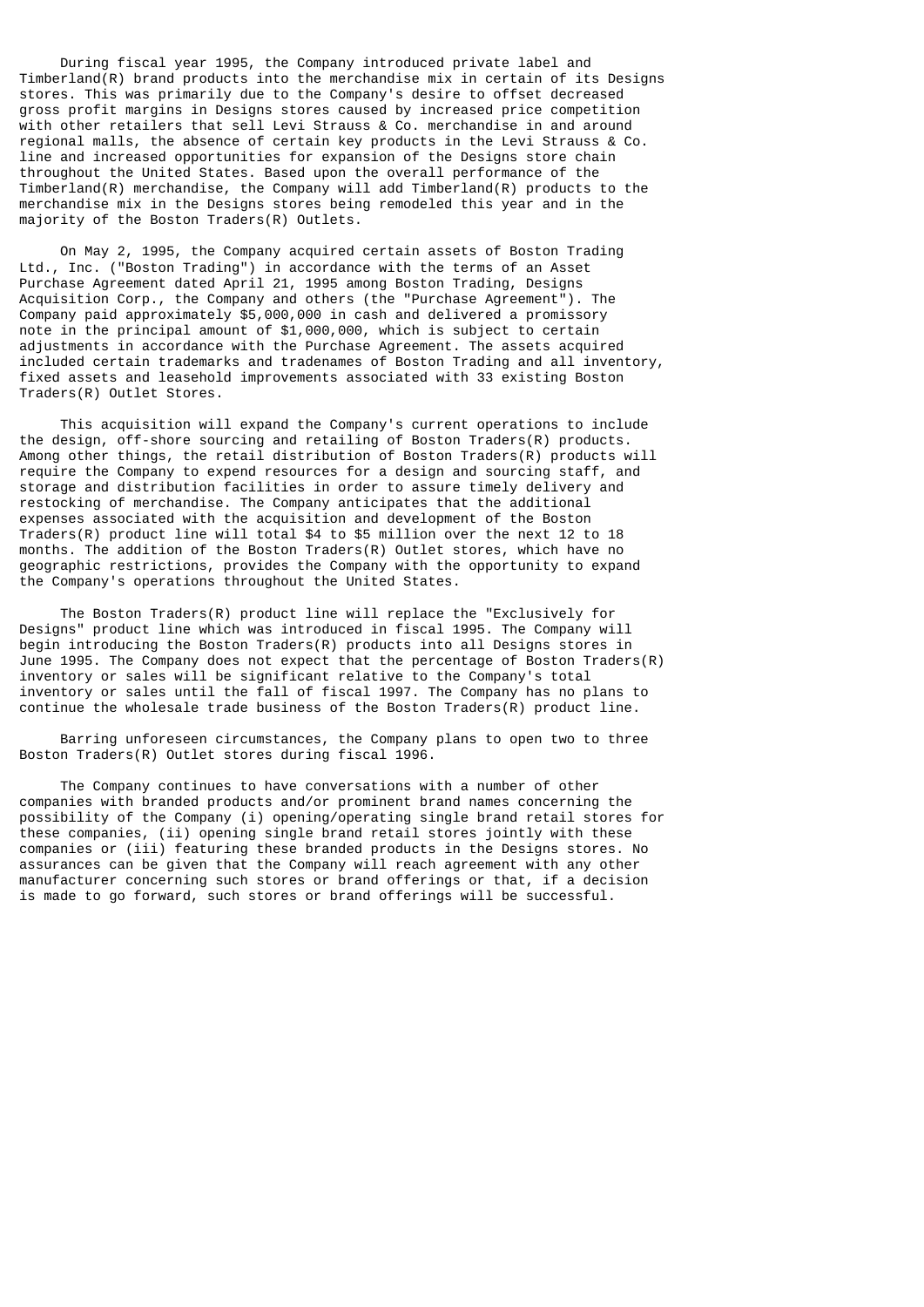## Capital Expenditures

 During the first quarter of fiscal 1996, the Company remodeled one Designs stores and the joint venture partnership opened two Original Levi's(R) Stores. During the first quarter of 1995, the Company opened two Levi's Outlet(R) stores and remodeled two Designs stores. Total cash outlays of \$4.4 million and \$1.7 million during the first quarter of fiscal year 1996 and 1995, respectively, represent the costs of new and remodeled stores as well as corporate capital spending during the periods.

 The Company expects that cash flow from operations, short-term borrowings and available cash will enable it to finance its current working capital, remodeling and expansion requirements during the remainder of the fiscal year.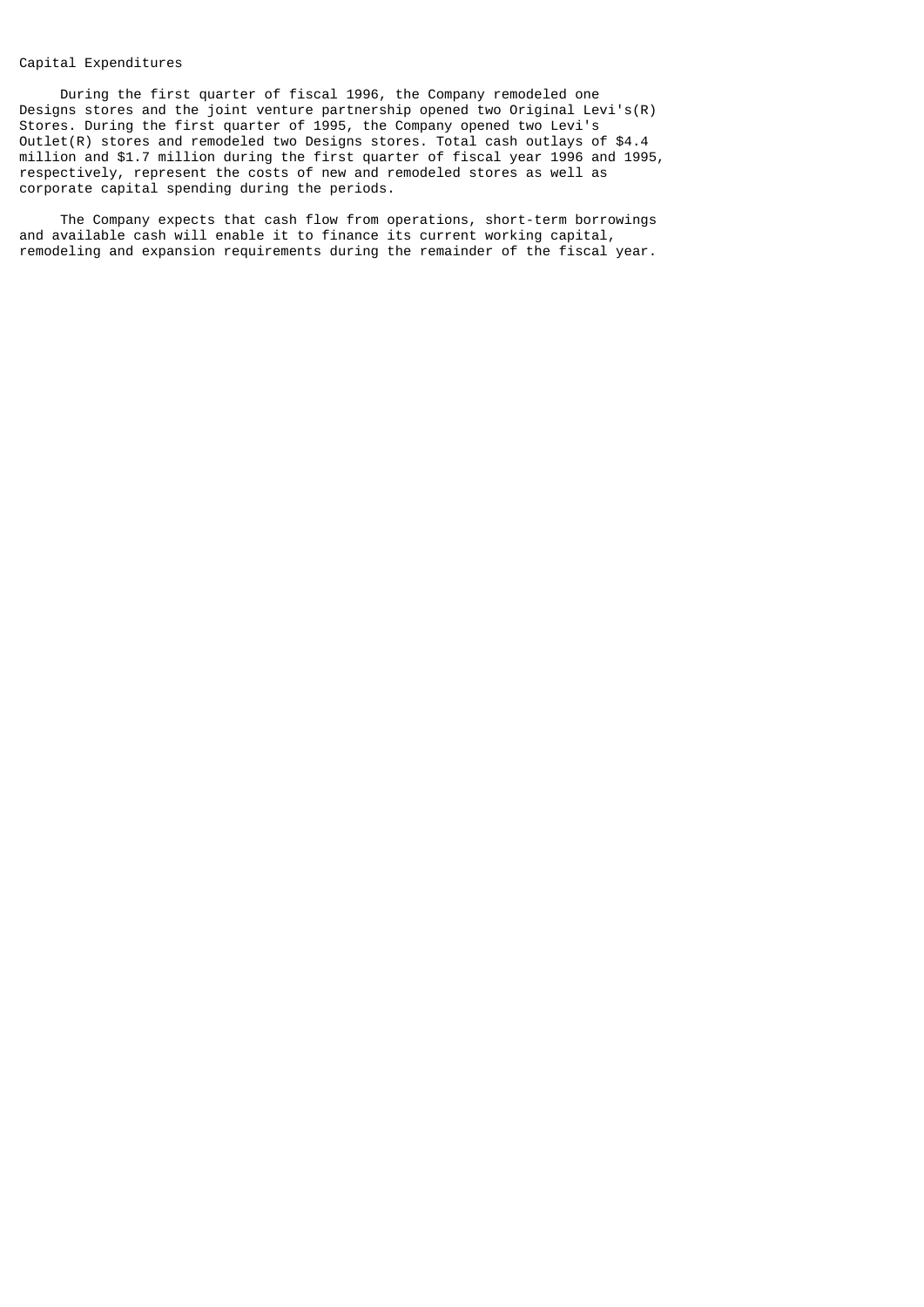### Part II. Other Information

### ITEM 1. Legal proceedings

 The Company is a party to litigation and claims arising in the normal course of its business. Barring unforeseen circumstances, management does not expect the results of these actions to have a material adverse effect on the Company's business or financial condition.

### ITEM 6. Exhibits and Reports on Form 8-K

A. Reports on Form 8-K:

 Report on Form 8-K, dated April 24, 1995, was filed by the Company in order to file certain documents related to the joint venture between subsidiaries of Levi Strauss & Co. and the Company formed for the purpose of operating 35 to 50 Original Levi's(R) Stores and Levi's(R) Outlet stores throughout 11 Northeast states and the District of Columbia.

 Report on Form 8-K, dated May 1, 1995, was filed by the Company to announce that its Board of Directors had adopted a Shareholder Rights Plan. Pursuant to the terms of a Shareholder Rights Agreement dated as of May 1, 1995 between the Company and its transfer agent, First National Bank of Boston, the Board of Directors declared a dividend distribution of one Preferred Stock Purchase Right for each outstanding share of Common Stock to stockholders of record as of the close of business on May 15, 1995.

B. Exhibits:

- 10.1 1987 Incentive Stock Option Plan, as amended (included as Exhibit 10.1 to the Company's Annual Report on Form 10-K dated April 29, 1993, and incorporated herein by reference).
- 10.2 1987 Non-Qualified Stock Option Plan, as amended (included as Exhibit 10.2 to the Company's Annual Report on Form 10-K dated April 29, 1993, and incorporated herein by reference).
- 10.3 1992 Stock Incentive Plan, as amended (included as Exhibit A to the Company's definitive proxy statement dated May 10, 1994, and incorporated herein by reference).
- 10.4 License Agreement between the Company and Levi Strauss & Co. dated as of April 14, 1992 (included as Exhibit 10.8 to the Company's Annual Report on Form 10-K dated April 29, 1993, and incorporated herein by reference).
- 10.5 Executive Incentive Plan effective through the fiscal year ended January 28, 1995 (included as Exhibit 10.8 to the Company's Annual Report on Form 10-K for the year ended January 28, 1994, and incorporated herein by reference). The contract of  $\ast$
- 10.6 Credit Agreement among the Company, BayBank Boston, N.A., and State Street Bank and Trust Company dated as of November 17, 1994 (included as Exhibit 1 to the Company's current report on Form 8-K dated November 22, 1994, and incorporated herein by reference).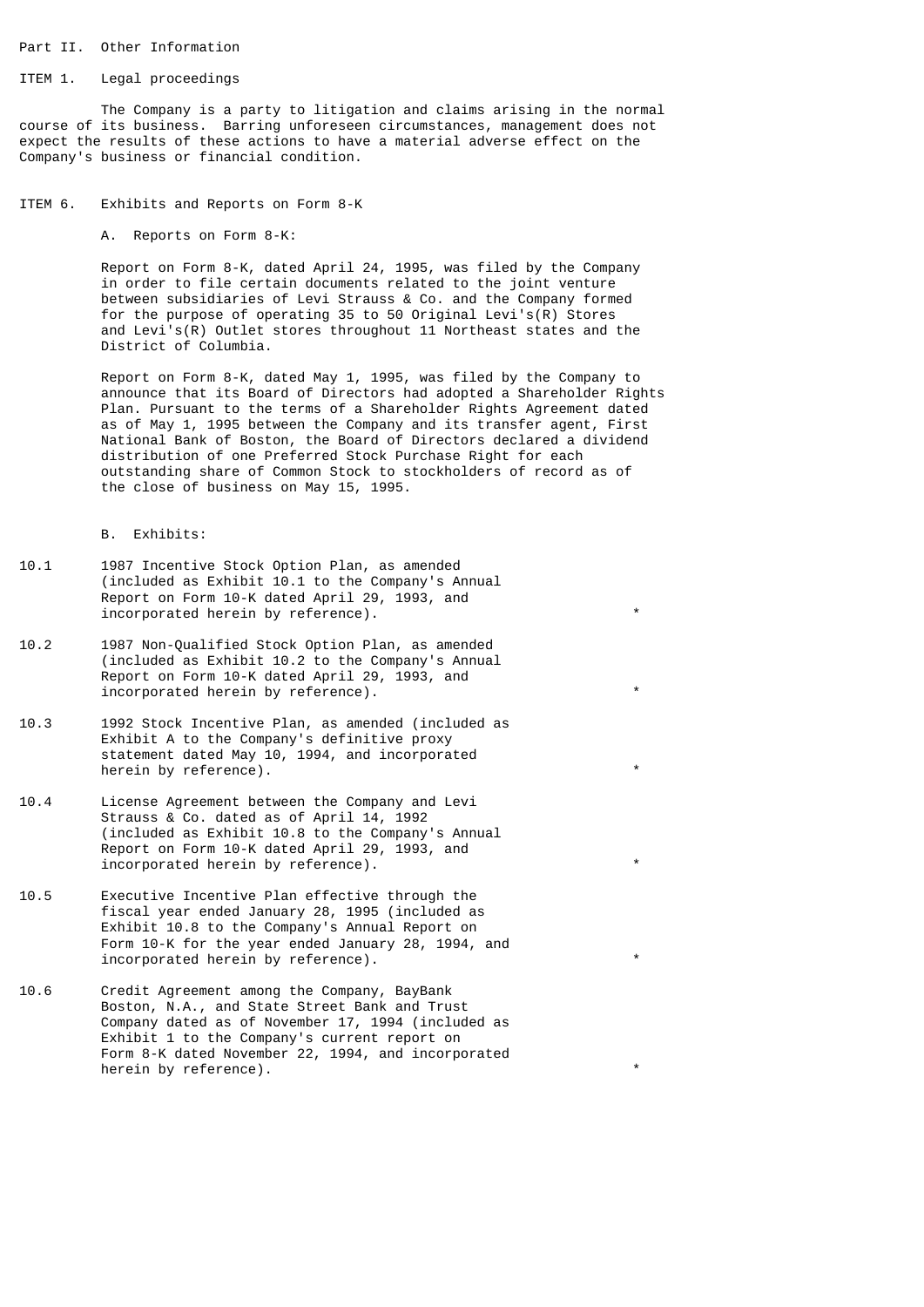- 10.7 Consulting Agreement between the Company and Stanley I. Berger dated December 21, 1994 (included as Exhibit 10.7 to the Company's Annual Report on Form 10-K dated April 26, 1995, and incorporated herein by reference).
- 10.8 Employee Separation Agreement between the Company and Geoffrey M. Holczer dated December 27, 1994 (included as Exhibit 10.8 to the Company's Annual Report on Form 10-K dated April 26, 1995, and incorporated herein by reference).
- 10.9 Participation Agreement among Designs JV Corp. (the "Designs Partner"), the Company, LDJV Inc. (the "LOS Partner"), Levi's Only Stores, Inc. ("LOS"), Levi Strauss & Co.("LS&CO") and Levi Strauss Associates Inc. ("LSAI") dated January 28, 1995 (included as Exhibit 10.1 to the Company's Current Report on Form 8-K dated April 24, 1995, and incorporated herein by reference).
- 10.10 Partnership Agreement of The Designs/OLS Partnership (the "Partnership") between the LOS Partner and the Designs Partner dated January 28, 1995 (included as Exhibit 10.2 to the Company's Current Report on Form 8-K dated April 24, 1995, and incorporated herein by reference).
- 10.11 Glossary executed by the Designs Partner, the Company, the LOS Partner, LOS, LS&CO, LSAI and the Partnership dated January 28,1995 (included as Exhibit 10.3 to the Company's Current Report on Form 8-K dated April 24, 1995, and incorporated herein by reference).
- 10.12 Sublicense Agreement between LOS and the LOS Partner (included as Exhibit 10.4 to the Company's Current Report on Form 8-K dated April 24, 1995, and incorporated herein by reference).
- 10.13 Sublicense Agreement between the LOS Partner and the Partnership (included as Exhibit 10.5 to the Company's Current Report on Form 8-K dated April 24, 1995, and incorporated herein by reference).
- 10.14 License Agreement between the Company and the Partnership (included as Exhibit 10.6 to the Company's Current Report on Form 8-K dated April 24, 1995, and incorporated herein by reference).
- 10.15 Administrative Services Agreement between the Company and the Partnership dated January 28, 1995 (included as Exhibit 10.7 to the Company's Current Report on Form 8-K dated April 24, 1995, and incorporated herein by reference).
- 11 Schedule re: computation of per share earnings 15
- Previously filed with the Securities and Exchange Commission.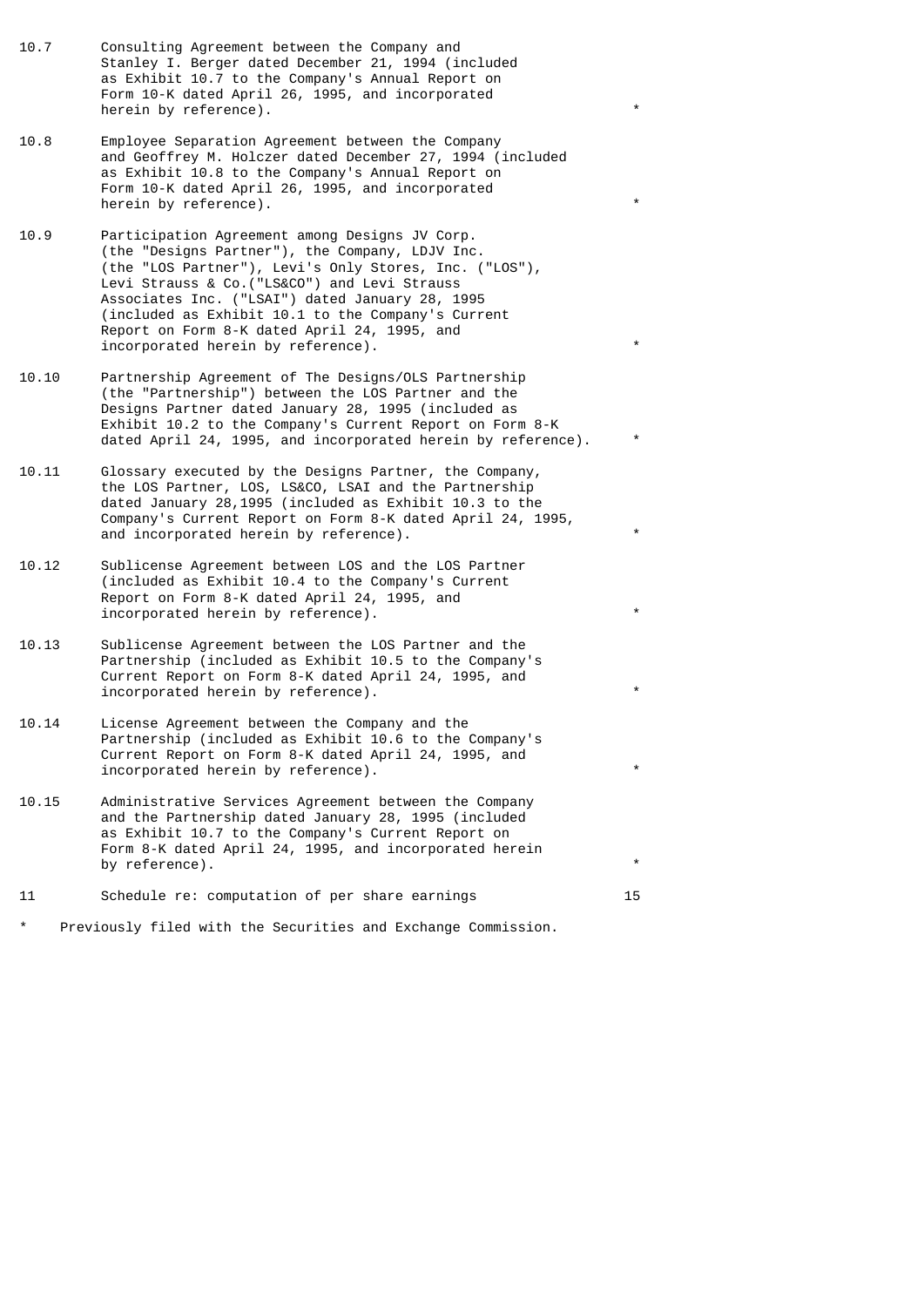|                                                                                                           | Three Months Ended<br>4/29/95<br>4/30/94 |           | Twelve Months Ended<br>4/29/95<br>4/30/94 |         |
|-----------------------------------------------------------------------------------------------------------|------------------------------------------|-----------|-------------------------------------------|---------|
|                                                                                                           | (In thousands, except per share data)    |           |                                           |         |
| Net income                                                                                                | \$1,597                                  | \$<br>100 | \$18,400                                  | \$5,217 |
| Weighted average<br>shares outstanding<br>during the period                                               | 15,756                                   | 15,974    | 15,867                                    | 15,943  |
| Common equivalent<br>shares                                                                               |                                          |           |                                           |         |
| Number of shares for<br>purpose of calculating<br>net income per common<br>and common equivalent<br>share | 15,756                                   | 15,974    | 15,867                                    | 15,943  |
| Incremental shares to<br>reflect full dilution                                                            | N/A                                      | N/A       | N/A                                       | N/A     |
| Total shares for<br>purposes<br>of calculating fully<br>diluted net income<br>per share                   | N/A                                      | N/A       | N/A                                       | N/A     |
| Net income per common<br>and common equivalent<br>share                                                   | \$0.10                                   | \$0.01    | \$1.16                                    | \$0.33  |

Exhibit 11. Statement Re: Computation of Per Share Earnings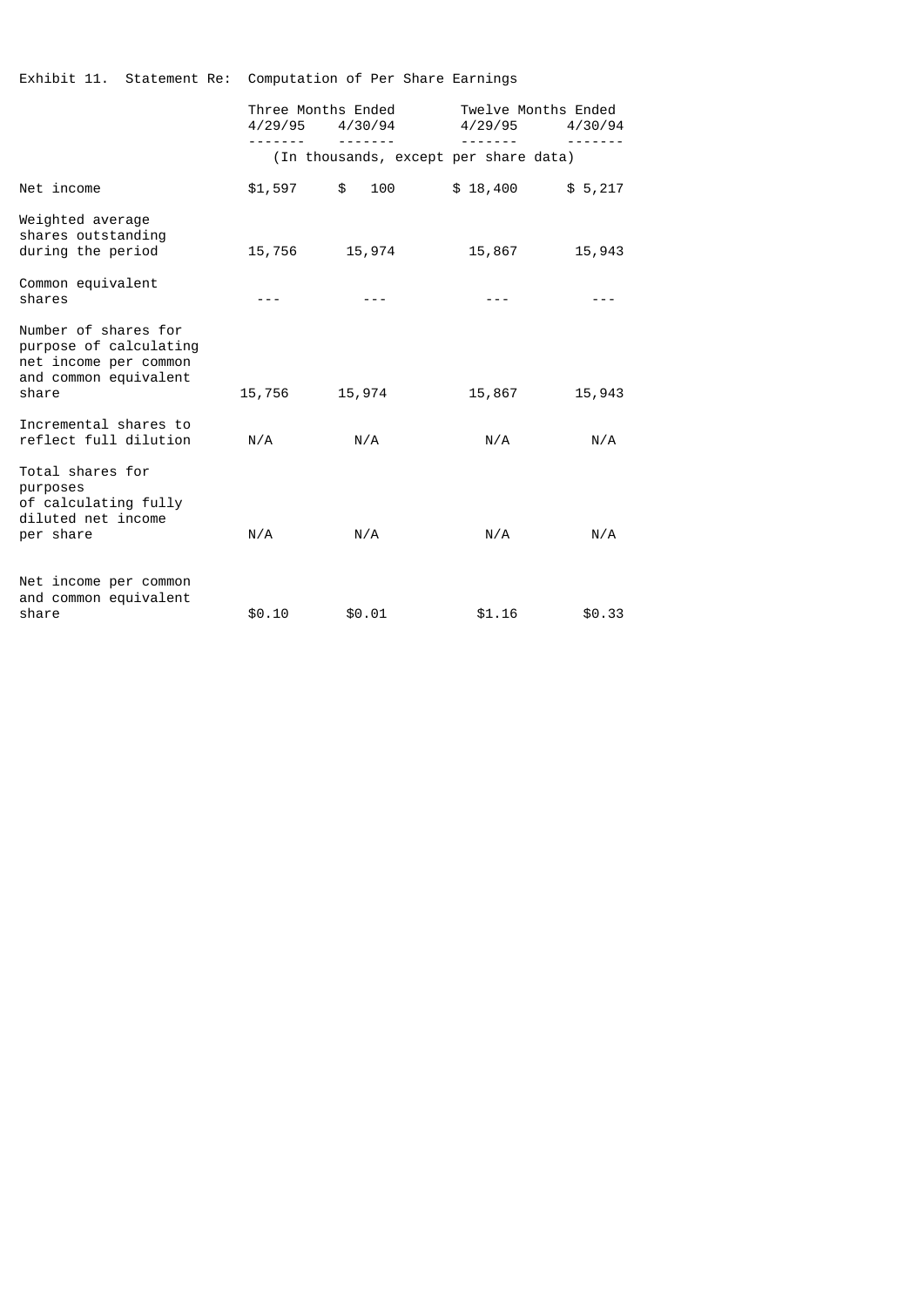Pursuant to the requirements of the Securities Exchange Act of 1934, the Registrant has duly caused this report to be signed on its behalf by the undersigned thereunto duly authorized.

DESIGNS, INC.

 /s/ WILLIAM D. RICHINS ---------------------- William D. Richins Chief Financial Officer

Dated: June 9, 1995